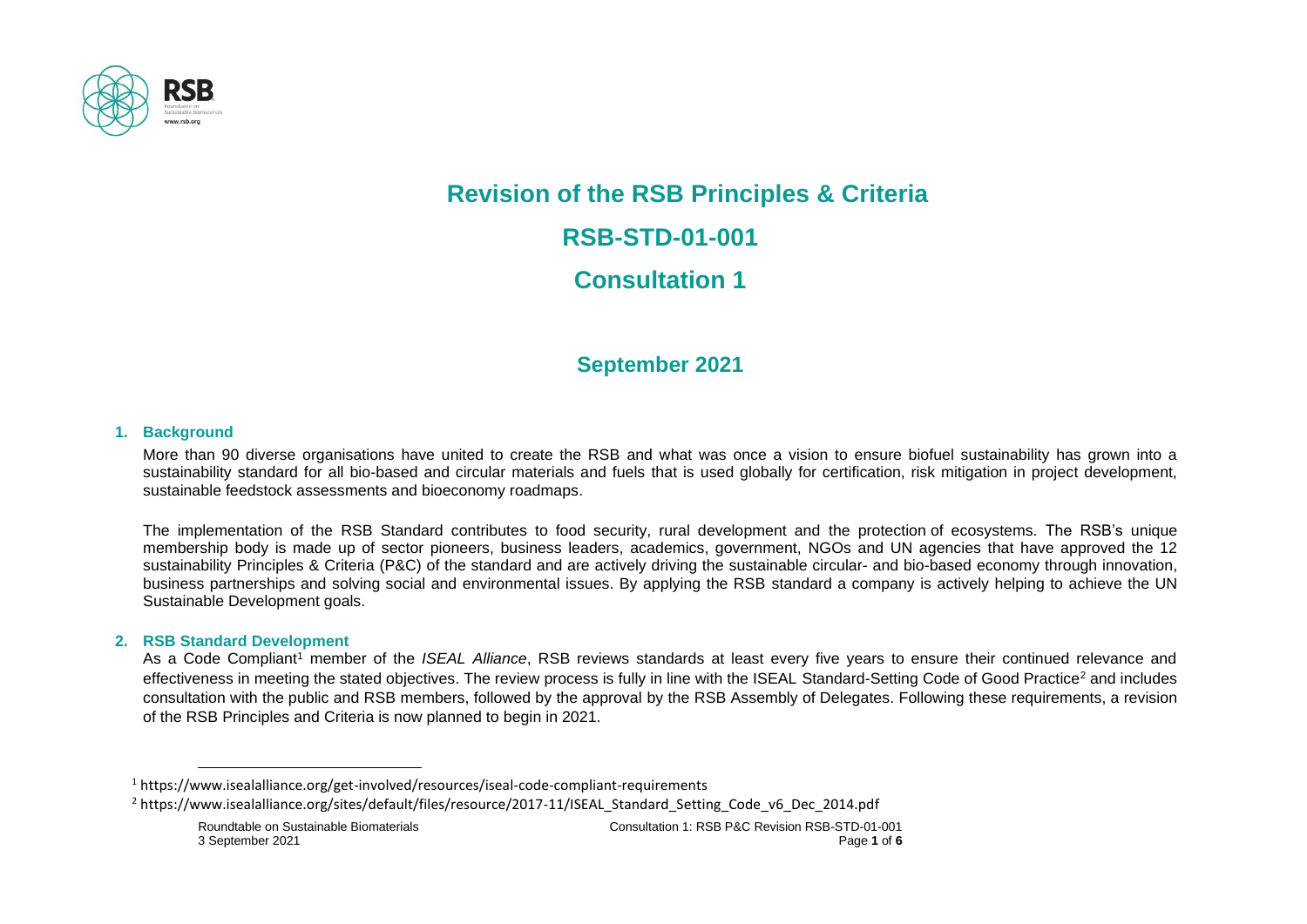

## **3. Scope: What do the RSB Principles and Criteria cover?**

The RSB P&C is the standard that sets out core sustainability requirements and best practices for the production of alternative fuels and materials, to ensure that those who apply the RSB standard operate in an environmentally, socially and economically responsible way.

The scope of the RSB P&C is global and covers all RSB certification schemes: RSB Global, RSB EU RED, RSB CORSIA and RSB Japan FIT. It is therefore applicable in a broad range of sector contexts including aviation, shipping, construction, packaging, textiles, pharmaceuticals, cosmetics, and many more. The RSB P&C are applied on a risk basis by all primary biomass (farm / forest) producers and industrial operators. In addition, some select criteria are also applicable at the farm level for agricultural residue feedstock production.

The scope of this Standard Revision process will cover the full content and application of the RSB P&C RSB-STD-01-001. You may find the current version of the RSB P&C [here.](https://rsb.org/wp-content/uploads/2020/06/RSB-STD-01-001_Principles_and_Criteria-DIGITAL.pdf)

#### **4. Objectives of the RSB P&C Standard Revision**

What was once a vision to ensure biofuel sustainability has grown into a global sustainability standard for all bio-based and circular materials and fuels. How to define a material or fuel as sustainable is set out in RSB's Principles and Criteria, a set of requirements developed by hundreds of organisations from across business, civil society and academia to create a robust and credible sustainability framework which is acknowledged as best-in-class by organisations including WWF, Blue Angel, IUCN, and many more.

Today, we see rapid evolution in the global bio-based and circular economy. During the past 18 months, advances in climate mitigation commitments across all sectors have been made as businesses re-evaluate the sustainability of their business models and align their climate commitments with the Paris Agreement. At the same time, policy makers are defining ambitious regional and sector-specific frameworks for sustainability and climate change mitigation, the finance sector is exploring new sustainable finance models, and multilateral organisations are looking for new ways to invest significant funds that create multiple positive impacts and resilient futures. To all of these endeavours, RSB's robust sustainability framework is frequently highlighted as a flagship model for sustainable production, and used as a basis for investment to mitigate sustainability risks.

In light of scientific and market developments, the RSB Principles & Criteria are now in the process of being updated and further improved to support their application as businesses, policy-makers and others seek to apply them to address new challenges and create innovative solutions that shift global economies away from extractive to restorative, creating positive impacts for people and nature. As a central focus, RSB proposes to review the P&C through a climate smart lens, with the ambition to facilitate feedstock producers and their supply chains to increase productivity, enhance resilience and reduce GHG emissions.

#### **The purpose of this first Consultation is to define the topics that will be addressed in detail during a second consultation.**

Roundtable on Sustainable Biomaterials Consultation 1: RSB P&C Revision RSB-STD-01-001 3 September 2021 Page **2** of **6**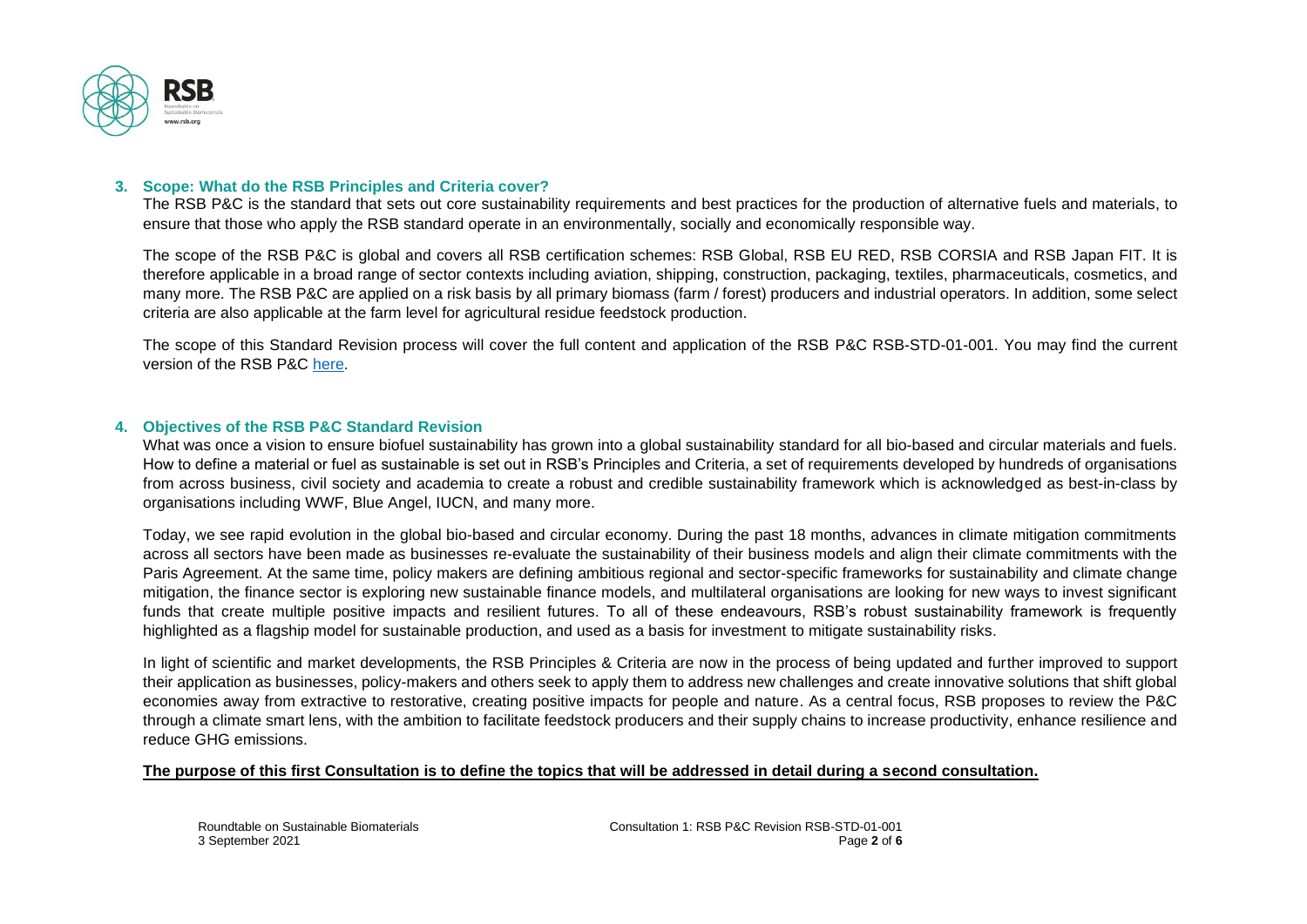

# **5. Timeline of the revision**

This revision process follows the requirements for core standards revision under the *RSB Procedure for Development and Modification of Standards* (RSB-STD-15-001), which is aligned with the ISEAL Standard-Setting Code of Good Practice<sup>3</sup> .

# **RSB will carry out this standard revision in a two-phased consultation approach.**

**Current phase: Consultation 1** will identify which key topics to address. For example, opportunities exist to focus on both the content and the application of the RSB P&C, yet due to the broad nature and application of the P&C it is important to determine through this consultation which key items should form part of the review, so as to ensure a focused approach that truly benefits RSB stakeholders. **The output of consultation 1 will be a list of topics for revision**.

**Consultation 2** will provide the review of those topics decided upon during consultation 1. **The output of consultation 2 will be a revised version of the RSB P&C.**

# **CONSULTATION 1: 2021**

- **RSB General Standards Working Group (GSWG) Consultation: August 11th – August 25th 2021**
- 1<sup>st</sup> revision of topics prepared by the Secretariat
- **Public Consultation: September 6th – November 5th 2021**
- 2<sup>nd</sup> revision of topics prepared by the Secretariat
- **RSB Assembly of Delegates discussion: November 15th 2021**
- Consultation 2 prepared by the Secretariat

# **CONSULTATION 2: 2022 (dates subject to change)**

- **GSWG Consultation: January 2022**
- 1<sup>st</sup> revision of RSB P&C prepared by the Secretariat
- **RSB Chamber consultations: February/March 2022**
- 2<sup>nd</sup> revision of RSB P&C prepared by the Secretariat
- **Public Consultation: April/May 2022**
- 3<sup>rd</sup> revision of RSB P&C prepared by the Secretariat
- **Possible 2nd Public Consultation: July 2022**
- **RSB Chamber Consultations October 2022**
- **RSB Assembly of Delegates approval of the Standard: November 2022**

<sup>3</sup> https://www.isealalliance.org/sites/default/files/resource/2017-11/ISEAL\_Standard\_Setting\_Code\_v6\_Dec\_2014.pdf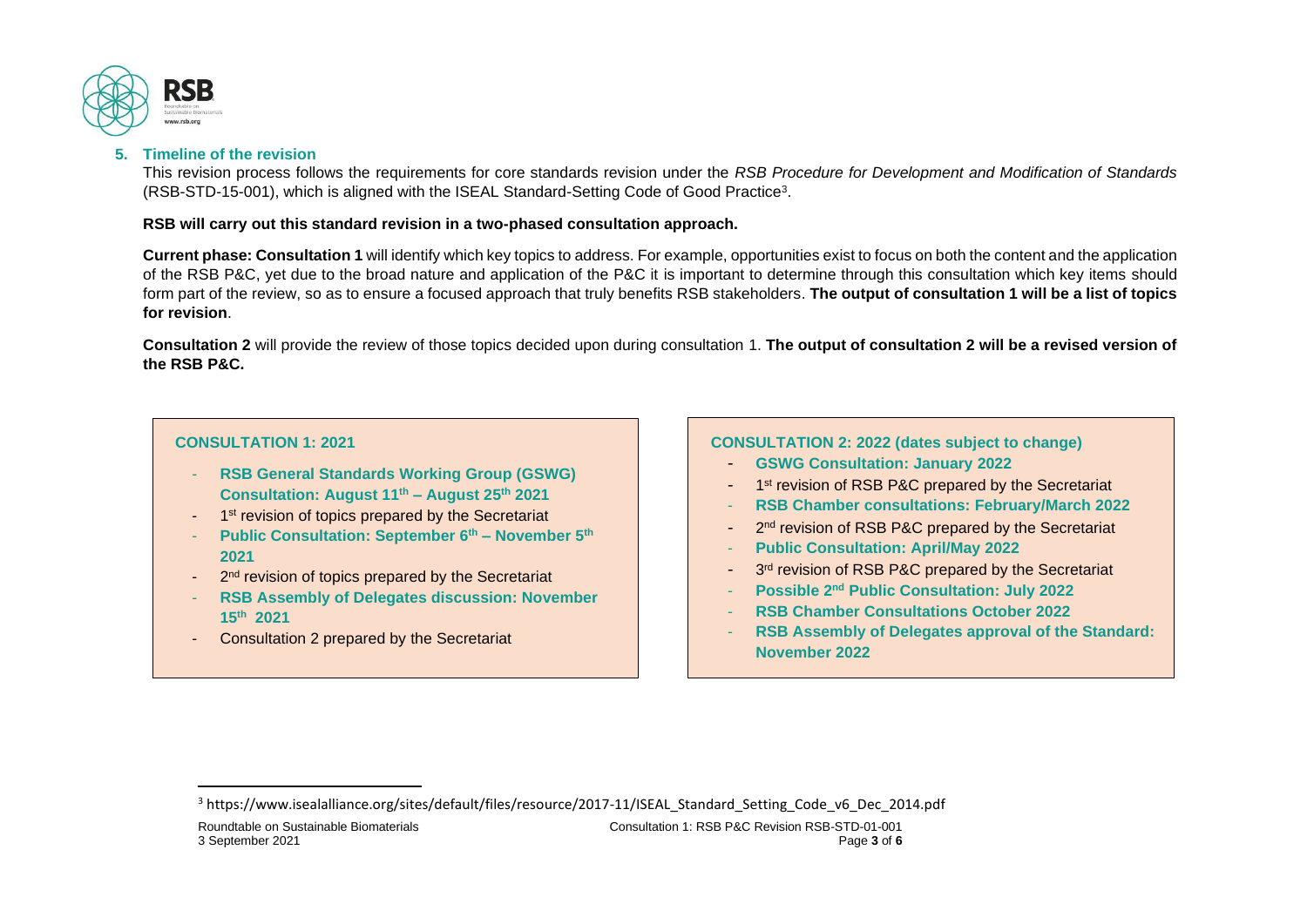

# **6. Scope of the revision: Consultation 1**

**Consultation 1 focuses on identifying which topics to address and revise through a second consultation stage.**

The RSB maintains a close dialogue with its members and certified participating operators, enabling a strong feedback process that helps the RSB Secretariat to understand where opportunities exist to strengthen and improve the RSB Standards. As a result, the RSB Secretariat proposes the following topics for revision:

| <b>Topic</b>              | <b>Description</b>                                                                                                                                                                                                         | Proposal                                                                                                                                                                                                                                                                                                                                                                                                                                                                                                                                                                                                                                                                                                                                                                        |
|---------------------------|----------------------------------------------------------------------------------------------------------------------------------------------------------------------------------------------------------------------------|---------------------------------------------------------------------------------------------------------------------------------------------------------------------------------------------------------------------------------------------------------------------------------------------------------------------------------------------------------------------------------------------------------------------------------------------------------------------------------------------------------------------------------------------------------------------------------------------------------------------------------------------------------------------------------------------------------------------------------------------------------------------------------|
| Coverage<br>of<br>the P&C | 1) RSB's P&C through a climate<br>smart lens<br>To ensure that RSB's P&Cs set the<br>framework for robust climate change<br>mitigation and adaptation, the RSB<br>P&Cs will be reviewed through a<br>'climate smart lens'. | 1) RSB's P&C through a climate smart lens<br>With the transition away from a fossil-based economy, businesses across all<br>sectors are seeking alternative materials that can fuel the demand for both energy<br>and material production. Where feedstocks are bio-based, their production has the<br>potential to help solve the climate crisis and create multiple positive impacts to<br>landscapes and communities. At the same time, agriculture and forestry are<br>vulnerable to climatic change, and the production of feedstocks may exasperate the<br>climate crisis if not sustainably managed.<br>Climate-induced impacts on feedstock production may include, among others:<br>- soil degradation, leading to reduced long-term yields, poor soil health, reduced |
|                           |                                                                                                                                                                                                                            | biodiversity and increased soil GHG emissions                                                                                                                                                                                                                                                                                                                                                                                                                                                                                                                                                                                                                                                                                                                                   |
|                           |                                                                                                                                                                                                                            | - expansion of cultivated area into conservation areas, to make up for the shortfall in<br>vield                                                                                                                                                                                                                                                                                                                                                                                                                                                                                                                                                                                                                                                                                |
|                           |                                                                                                                                                                                                                            | - increased reliance on pesticides and fertilisers                                                                                                                                                                                                                                                                                                                                                                                                                                                                                                                                                                                                                                                                                                                              |
|                           |                                                                                                                                                                                                                            | - increased irrigation demand                                                                                                                                                                                                                                                                                                                                                                                                                                                                                                                                                                                                                                                                                                                                                   |
|                           |                                                                                                                                                                                                                            | - vulnerability of feedstock producers to climatic risk, due to e.g. over-reliance on a<br>single crop, changes in local suitability to a crop's production due to climatic<br>change, etc.                                                                                                                                                                                                                                                                                                                                                                                                                                                                                                                                                                                     |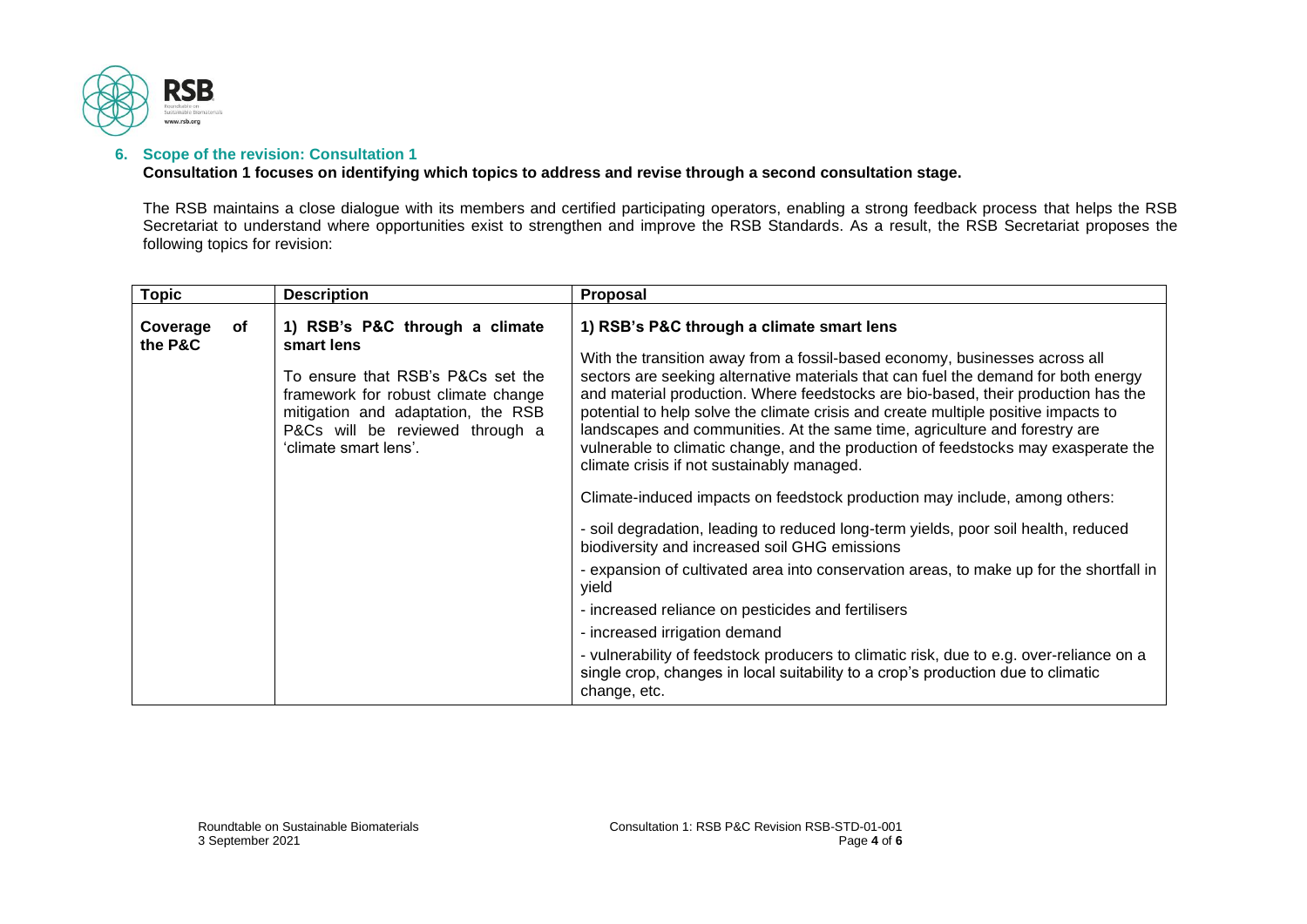

|                                                                                                         | To ensure that the global bioeconomy can be scaled in a way that supports both the<br>transition away from a fossil-based economy, and the climate smart adaptation of<br>feedstock producers, RSB proposes to review all 12 Principles and Criteria through<br>a climate smart lens. Following the World Bank approach to Climate Smart<br>Agriculture, RSB aims to achieve the following three outcomes for feedstock<br>producers and their supply chains: |
|---------------------------------------------------------------------------------------------------------|---------------------------------------------------------------------------------------------------------------------------------------------------------------------------------------------------------------------------------------------------------------------------------------------------------------------------------------------------------------------------------------------------------------------------------------------------------------|
|                                                                                                         | (i) Increased productivity                                                                                                                                                                                                                                                                                                                                                                                                                                    |
|                                                                                                         | (ii) Enhanced resilience                                                                                                                                                                                                                                                                                                                                                                                                                                      |
|                                                                                                         | (iii) Reduced GHG emissions                                                                                                                                                                                                                                                                                                                                                                                                                                   |
|                                                                                                         | We therefore ask for stakeholder recommendations on tools, methodologies<br>and frameworks that could help to embed a climate smart approach within the<br>RSB P&C. In particular, we seek recommendations related to:                                                                                                                                                                                                                                        |
|                                                                                                         | - Soil Organic Carbon modelling                                                                                                                                                                                                                                                                                                                                                                                                                               |
|                                                                                                         | - Climate scenario predictions                                                                                                                                                                                                                                                                                                                                                                                                                                |
|                                                                                                         | - Farm-level vulnerability assessment                                                                                                                                                                                                                                                                                                                                                                                                                         |
| 2) Stakeholder and RSB Secretariat<br>review of science and standards<br>developments that should<br>be | 2) Stakeholder and RSB Secretariat review of science and standards<br>developments that should be considered in P&C update.                                                                                                                                                                                                                                                                                                                                   |
| considered in P&C update.                                                                               | Items to include:                                                                                                                                                                                                                                                                                                                                                                                                                                             |
| Strong, holistic coverage of the P&C                                                                    | P2: Planning, Monitoring and Continuous Improvement                                                                                                                                                                                                                                                                                                                                                                                                           |
| will be reviewed, particularly that the<br>P&C are still up-to-date with best                           | Review of RSB Screening Tool to ensure alignment with up-to-date science and<br>risk assessment processes.                                                                                                                                                                                                                                                                                                                                                    |
| practice and best available science. In                                                                 | P3: GHG                                                                                                                                                                                                                                                                                                                                                                                                                                                       |
| this endeavour, RSB proposes not to                                                                     | Review criterion 3b to ensure up-to-date list of acceptable methods                                                                                                                                                                                                                                                                                                                                                                                           |
| critically<br>assess<br>each<br>criterion<br>individually, but rather to review                         | Expand criterion 3c to include materials and update GHG emissions reduction<br>thresholds in-line with legislation.                                                                                                                                                                                                                                                                                                                                           |
| whether<br>scientific,<br>any<br>new<br>methodological<br>other<br>or                                   | <b>P7: Conservation</b>                                                                                                                                                                                                                                                                                                                                                                                                                                       |
| understandings have arisen since the<br>last P&C iteration, which warrant                               | Review of 'no-go' and 'no conversion' areas to ensure alignment with current<br>science and robust standards.                                                                                                                                                                                                                                                                                                                                                 |